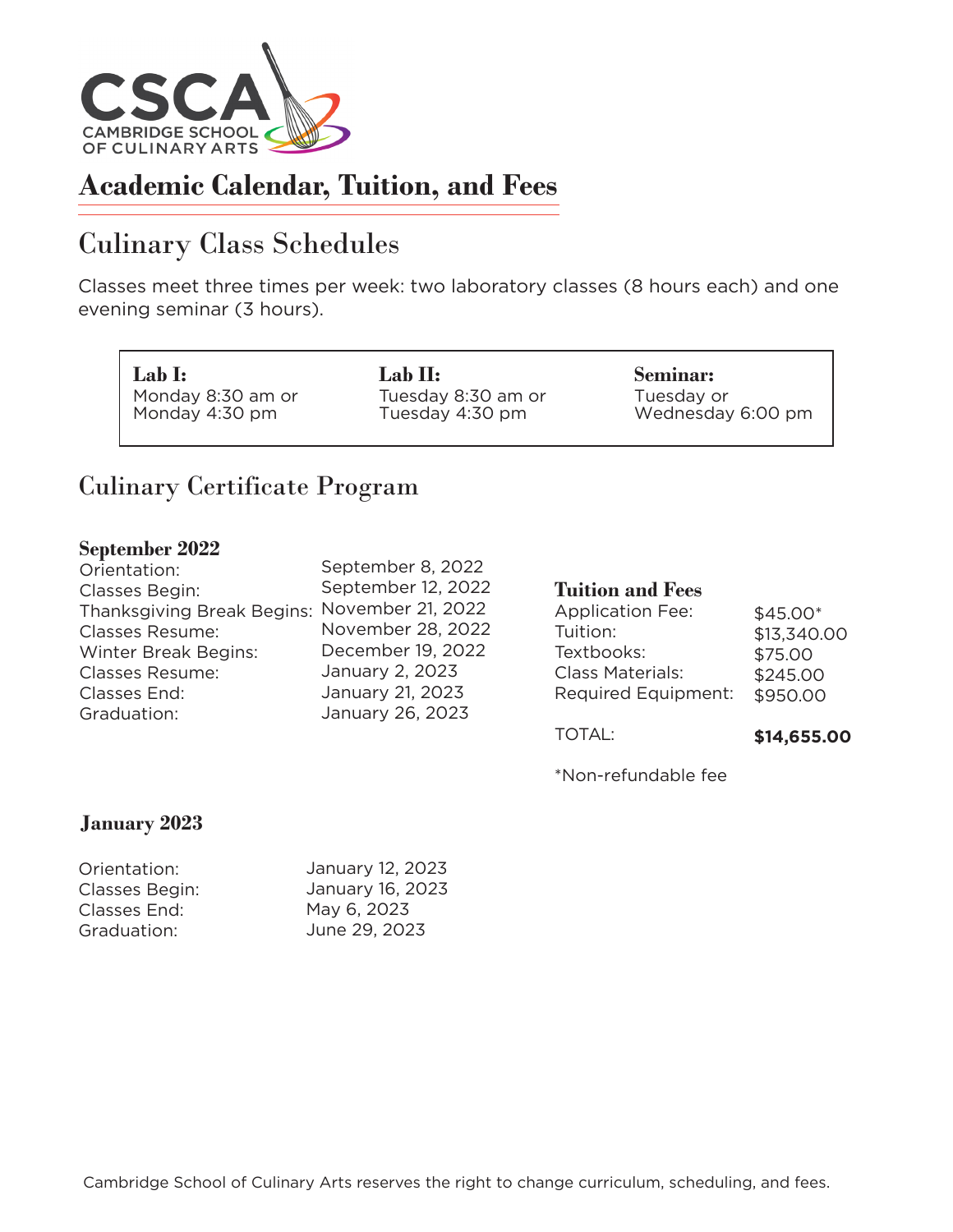

# Pastry Class Schedules

Classes meet three times per week: two laboratory classes (8 hours each) and one evening seminar (3 hours).

**Lab I** Thursday 8:30 am or Wednesday 4:30 pm **Lab II** Friday 8:30 am or Thursday 4:30 pm **Seminar:** Tuesday or Wednesday 6:00 pm

### Certificate Pastry Program

#### **September 2022**

| Orientation:               | September 8, 2022  |                         |             |
|----------------------------|--------------------|-------------------------|-------------|
| Classes Begin:             | September 12, 2022 |                         |             |
| Thanksgiving Break Begins: | November 21, 2022  | <b>Tuition and Fees</b> |             |
| <b>Classes Resume:</b>     | November 28, 2022  | <b>Application Fee:</b> | $$45.00*$   |
| Winter Break Begins:       | December 19, 2022  | Tuition:                | \$13,340.00 |
| <b>Classes Resume:</b>     | January 2, 2023    | Textbooks:              | \$230.00    |
| Classes End:               | January 21, 2023   | <b>Class Materials:</b> | \$245.00    |
| Graduation:                | January 26, 2023   | Required Equipment:     | \$980.00    |
|                            |                    |                         |             |

TOTAL:

**\$14,840.00**

\*Non-refundable fee

### **January 2023**

| January 12, 2023 |
|------------------|
| January 16, 2023 |
| May 6, 2023      |
| June 29, 2023    |
|                  |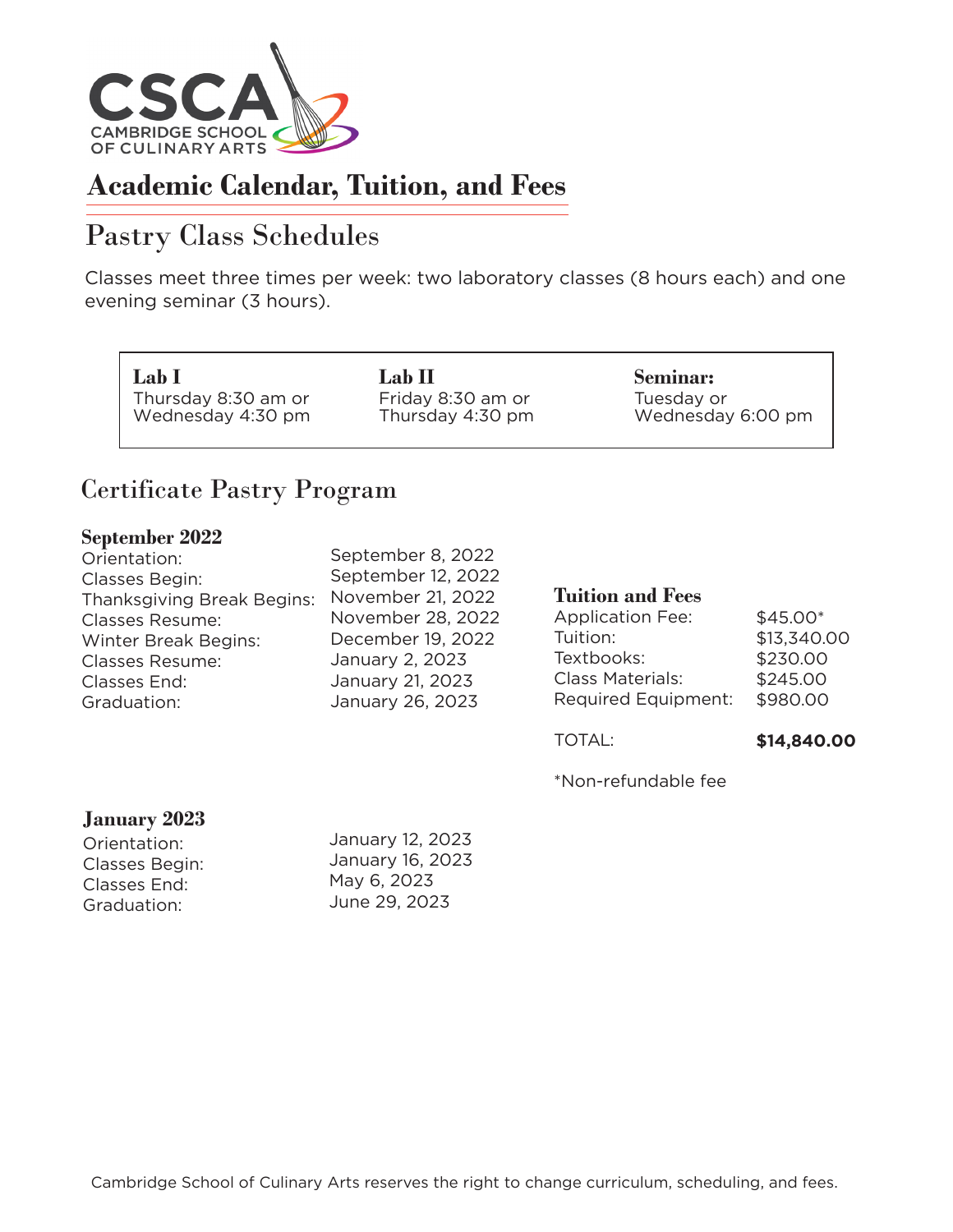

# Culinary Class Schedules

Classes meet three times per week: two laboratory classes (8 hours each) and one evening seminar (3 hours).

**Lab I:** Monday 8:30 am **Lab II:** Tuesday 8:30 am **Seminar:** Tuesday 6:00 pm or Wednesday 6:00 pm

### Professional Chef 's Program

#### **September 2022**

Orientation: Classes Begin: Thanksgiving Break Begins: Classes Resume: Winter Break Begins: Classes Resume: Classes End: Graduation:

September 8, 2022 September 12, 2022 November 21, 2022 November 28, 2022 December 19, 2022 January 2, 2023 June 17, 2023 June 29, 2023

**Tuition and Fees**

| <b>Application Fee:</b>    | \$45.00*    |
|----------------------------|-------------|
| Tuition:                   | \$28,415.00 |
| Textbooks:                 | \$95.00     |
| <b>Class Materials:</b>    | \$480.00    |
| <b>Required Equipment:</b> | \$960.00    |
|                            |             |
|                            |             |

TOTAL:

**\$29,995.00**

\*Non-refundable fee

#### **January 2023**

Orientation: Classes Begin: Summer Break: Classes Resume: Fall Break: Classes Resume: Holiday Break: Classes Resume: Classes End: Graduation:

January 12, 2023 January 16, 2023 June 16, 2023 September 11, 2023 November 20, 2023 November 27, 2023 December 18, 2023 January 2, 2024 January 13, 2024 January 25, 2024